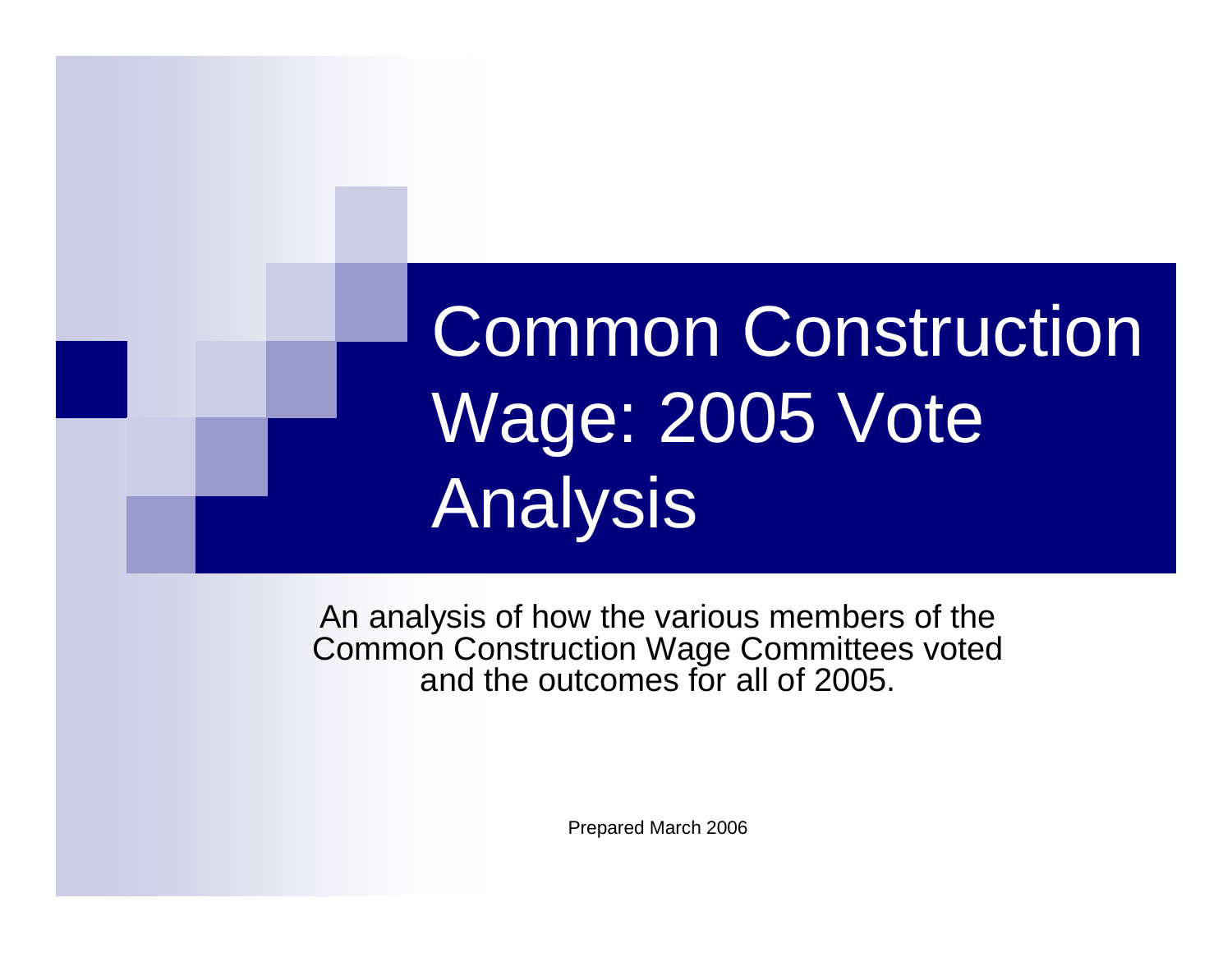# Executive Summary

- 1,190 Common Construction wage Hearings were held across the State in 2005.
- Hearings were held in 87 of the State's 92 counties.
- Counties with the largest number of hearings:
	- $\Box$  Lake  $142$
	- □ Marion 96
	- $\square$  Tippecanoe 87
- The wage scale presented by the AFL-CIO was adopted 88% of the time.
- The Governor's Representative voted only 13% of the time, abstaining 87% of the time.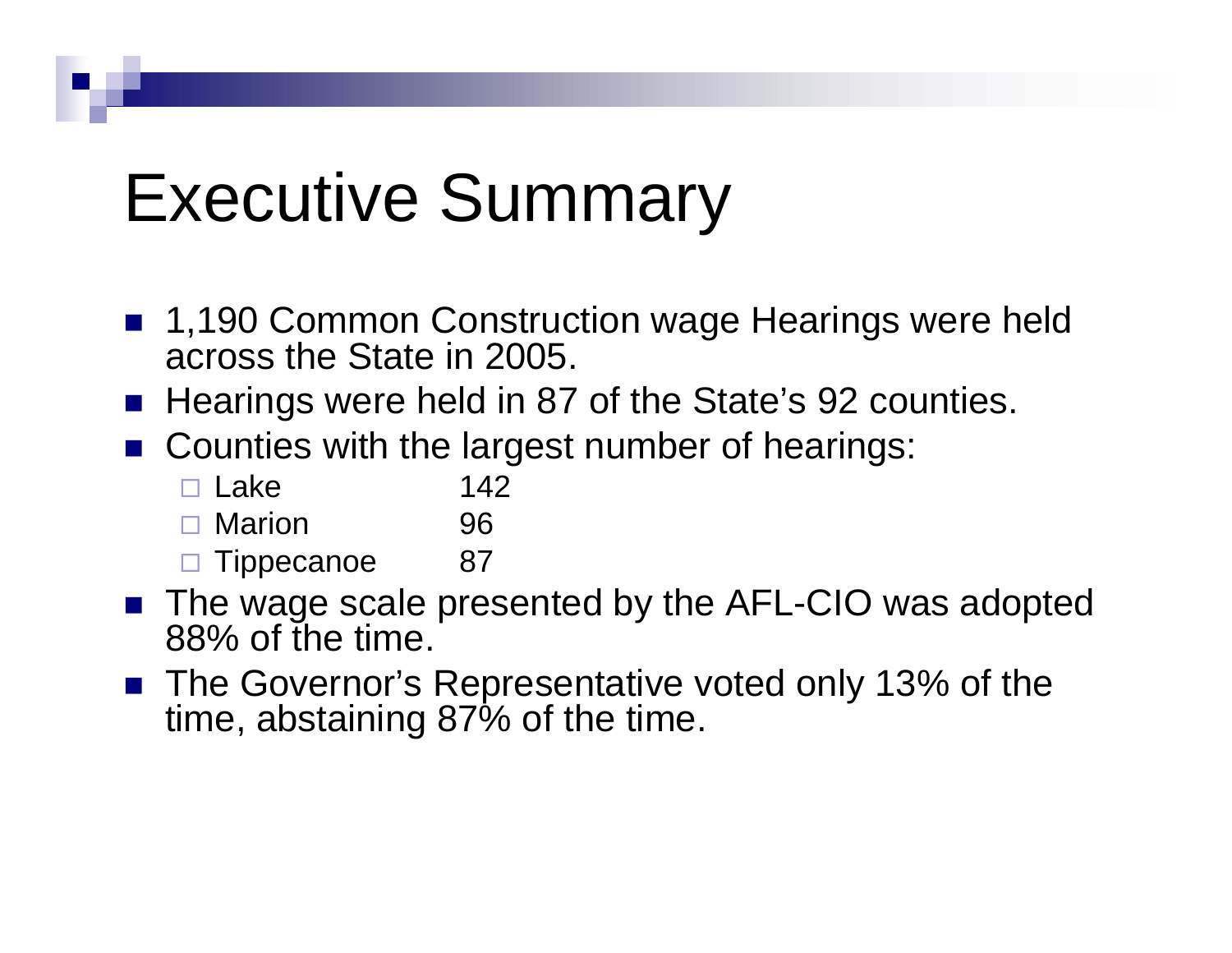# Executive Summary

- × When voting, each committee member voted over 80% of the time for the wage scale presented by the AFL-CIO.
- **The two taxpayer representatives and the AFL-CIO representative formed a voting block and voted together 98% of the time.**
- × **The two Taxpayer Representatives and the Awarding Agency representative voted together 98% of the time forming a voting block which voted for the AFL-CIO as a three member majority approximately 85% of the time.**
- m. **When you add the AFL-CIO representative's vote to the voting block formed by the two taxpayer representatives and the Awarding Agency representative the AFL-CIO wage scale was adopted by a 4 member super majority approximately 88% of the time.**
	- × The governors representative attended 98% of the wage hearings but voted only 13% of the time.
	- $\mathcal{L}$  The County Legislative Taxpayer representative was disproportionately absent from the hearings 30% of the time.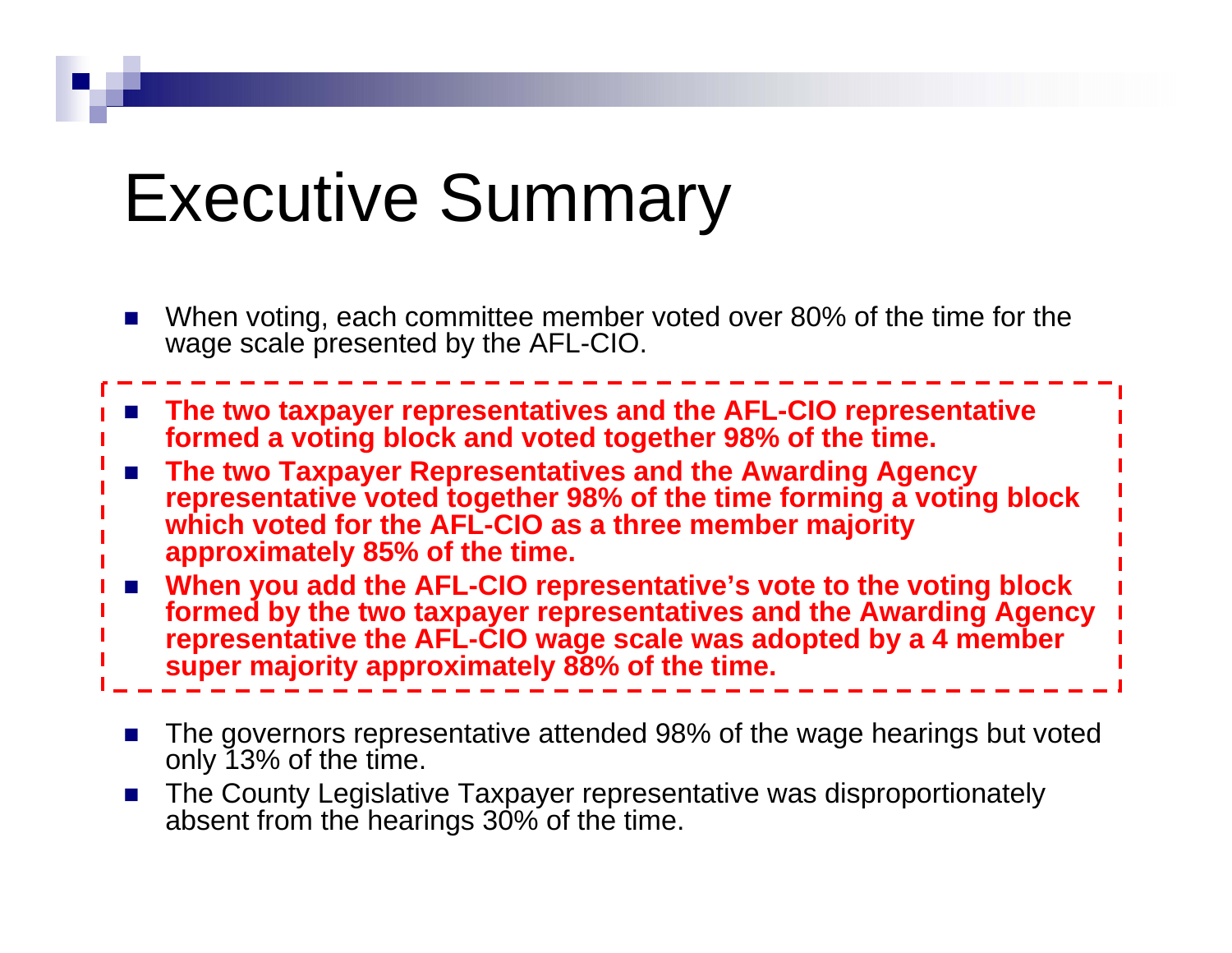# Award Distribution

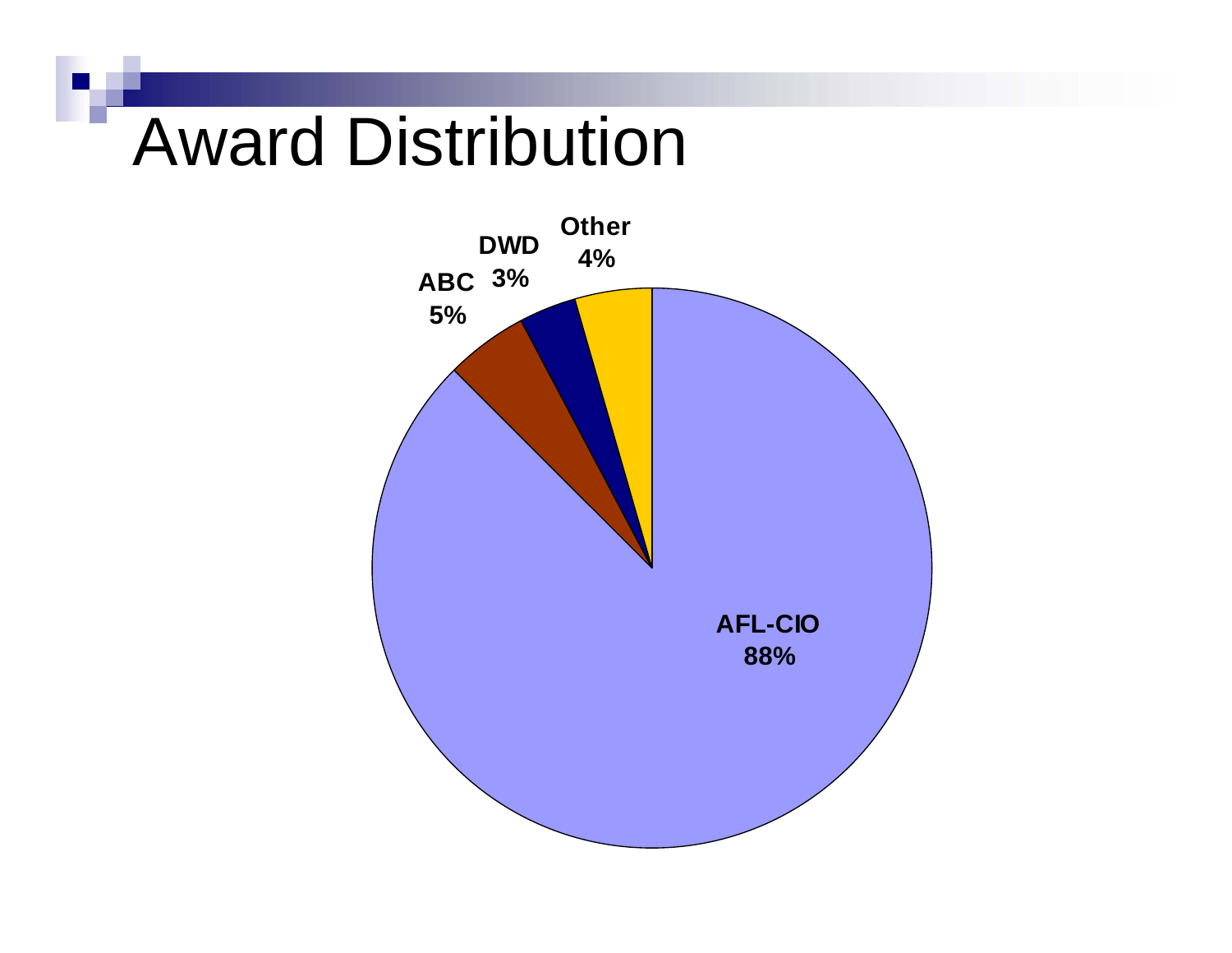#### Governor Representative Vote Distribution\*



\*Represents only 151 votes, voting 13% of the time.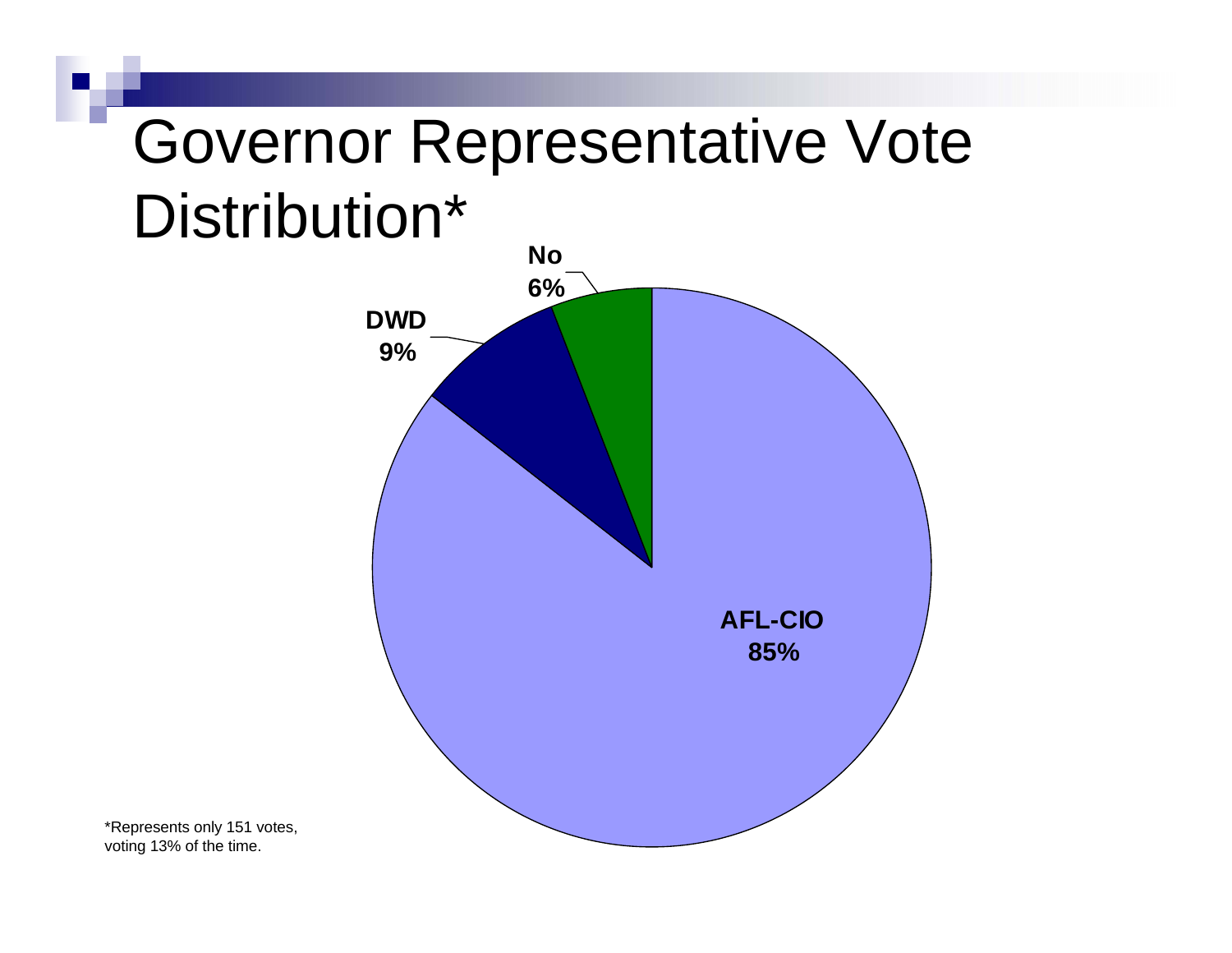# Vote Participation

|                           | Voted | Abstained | Absent     |
|---------------------------|-------|-----------|------------|
| Governor                  | 151   | 1,001     | 29         |
| Representative            | 13%   | 85%       | 2%         |
| <b>Awarding Agency</b>    | 1012  | $\Omega$  | 166        |
|                           | 86%   | $0\%$     | 14%        |
| <b>AFL-CIO</b>            | 1143  |           | 33         |
|                           | 97%   | $0\%$     | 3%         |
| <b>Taxpayer Awarding</b>  | 954   |           | 223        |
| Agency                    | 81%   | $0\%$     | 19%        |
| <b>Taxpayer</b>           | 821   | 4         | 353        |
| <b>County Legislature</b> | 70%   | $0\%$     | <b>30%</b> |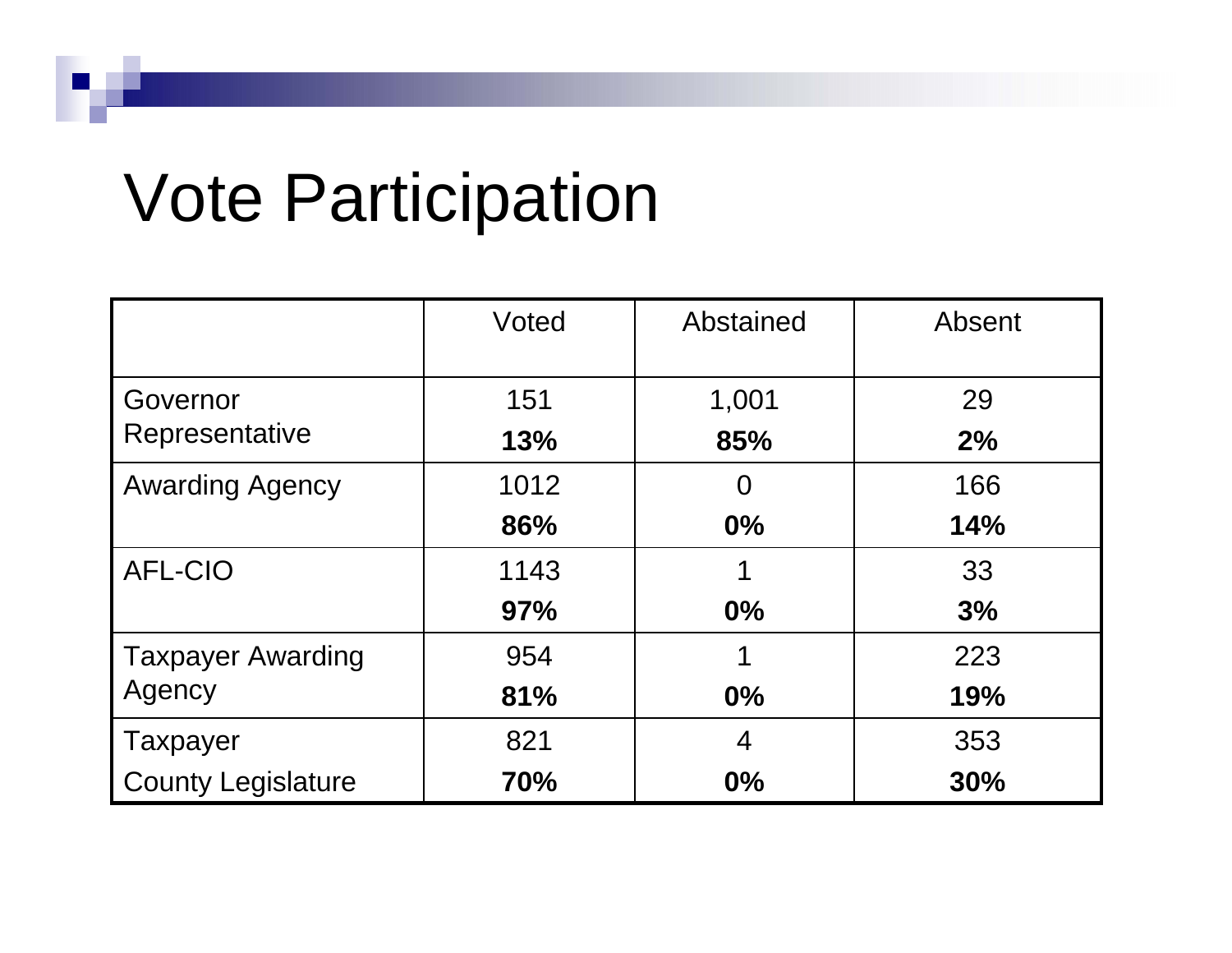# Vote Distribution

|                                           | <b>AFL-CIO</b> | <b>ABC</b>     | <b>DWD</b> | Other    |
|-------------------------------------------|----------------|----------------|------------|----------|
|                                           |                |                |            |          |
| Governor                                  | 129            | $\overline{0}$ | 13         | $\Omega$ |
| Representative                            | 85%            | 0%             | 9%         | $0\%$    |
| <b>Awarding Agency</b>                    | 861            | 55             | 37         | 51       |
|                                           | 85%            | 5%             | 4%         | 5%       |
| <b>AFL-CIO</b>                            | 1,020          | $\overline{0}$ | 17         | 25       |
|                                           | 89%            | 0%             | 1%         | 2%       |
| <b>Taxpayer</b><br><b>Awarding Agency</b> | 813            | 55             | 36         | 38       |
|                                           | 85%            | 6%             | 4%         | 4%       |
| <b>Taxpayer</b>                           | 697            | 51             | 26         | 41       |
| <b>County Legislature</b>                 | 85%            | 6%             | 3%         | 5%       |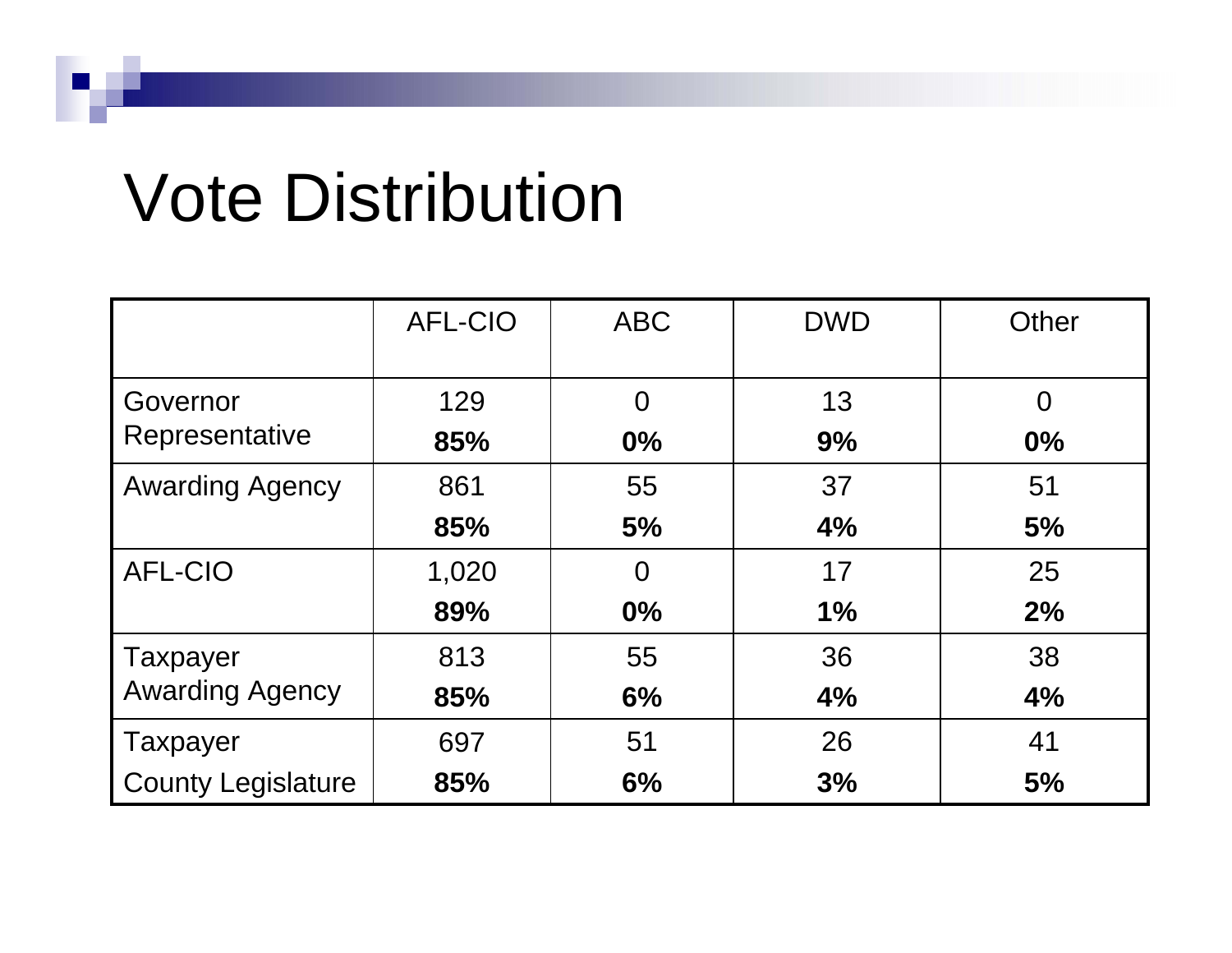# Vote Agreement

Percent of time representative parties voted alike

|                                                    | <b>Taxpayer</b><br>Representing<br>County<br>Legislature | <b>Taxpayer</b><br>Representing<br>Awarding<br>Agency | <b>AFL-CIO</b><br>Representative | Awarding<br>Agency<br>Representative |
|----------------------------------------------------|----------------------------------------------------------|-------------------------------------------------------|----------------------------------|--------------------------------------|
| Governor<br>Representative                         | 86%                                                      | 86%                                                   | 94%                              | 89%                                  |
| <b>Awarding Agency</b>                             | 98%                                                      | 98%                                                   | 91%                              |                                      |
| <b>AFL-CIO</b>                                     | 91%                                                      | <b>90%</b>                                            |                                  |                                      |
| Taxpayer<br>Representing<br><b>Awarding Agency</b> | 98%                                                      |                                                       |                                  |                                      |